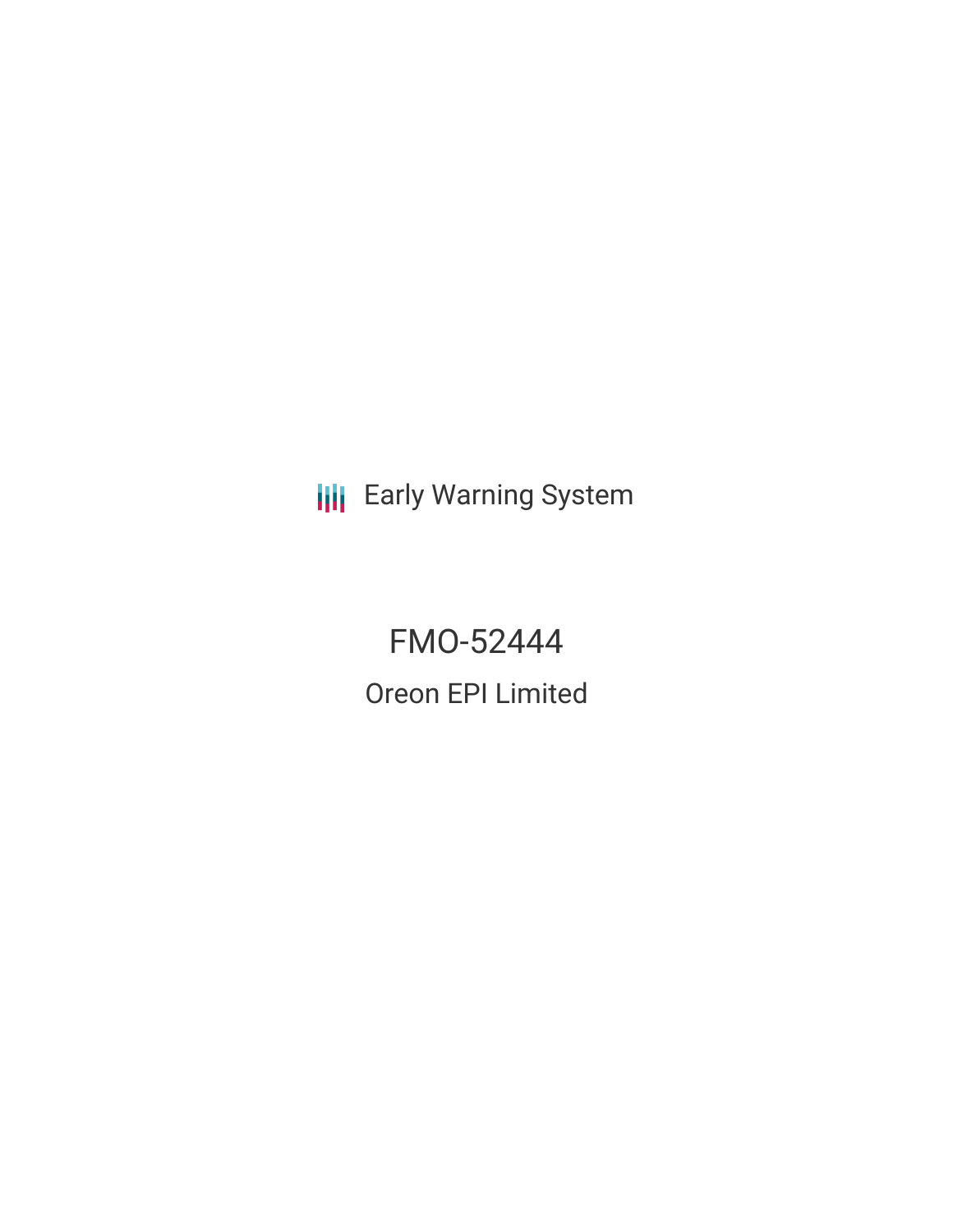

# **Quick Facts**

| <b>Countries</b>               | Nigeria                                       |
|--------------------------------|-----------------------------------------------|
| <b>Financial Institutions</b>  | Netherlands Development Finance Company (FMO) |
| <b>Status</b>                  | Proposed                                      |
| <b>Bank Risk Rating</b>        | B                                             |
| <b>Borrower</b>                | <b>Emzor Pharmaceuticals</b>                  |
| <b>Sectors</b>                 | Infrastructure                                |
| <b>Investment Type(s)</b>      | Loan                                          |
| <b>Investment Amount (USD)</b> | $$8.00$ million                               |
| <b>Loan Amount (USD)</b>       | $$8.00$ million                               |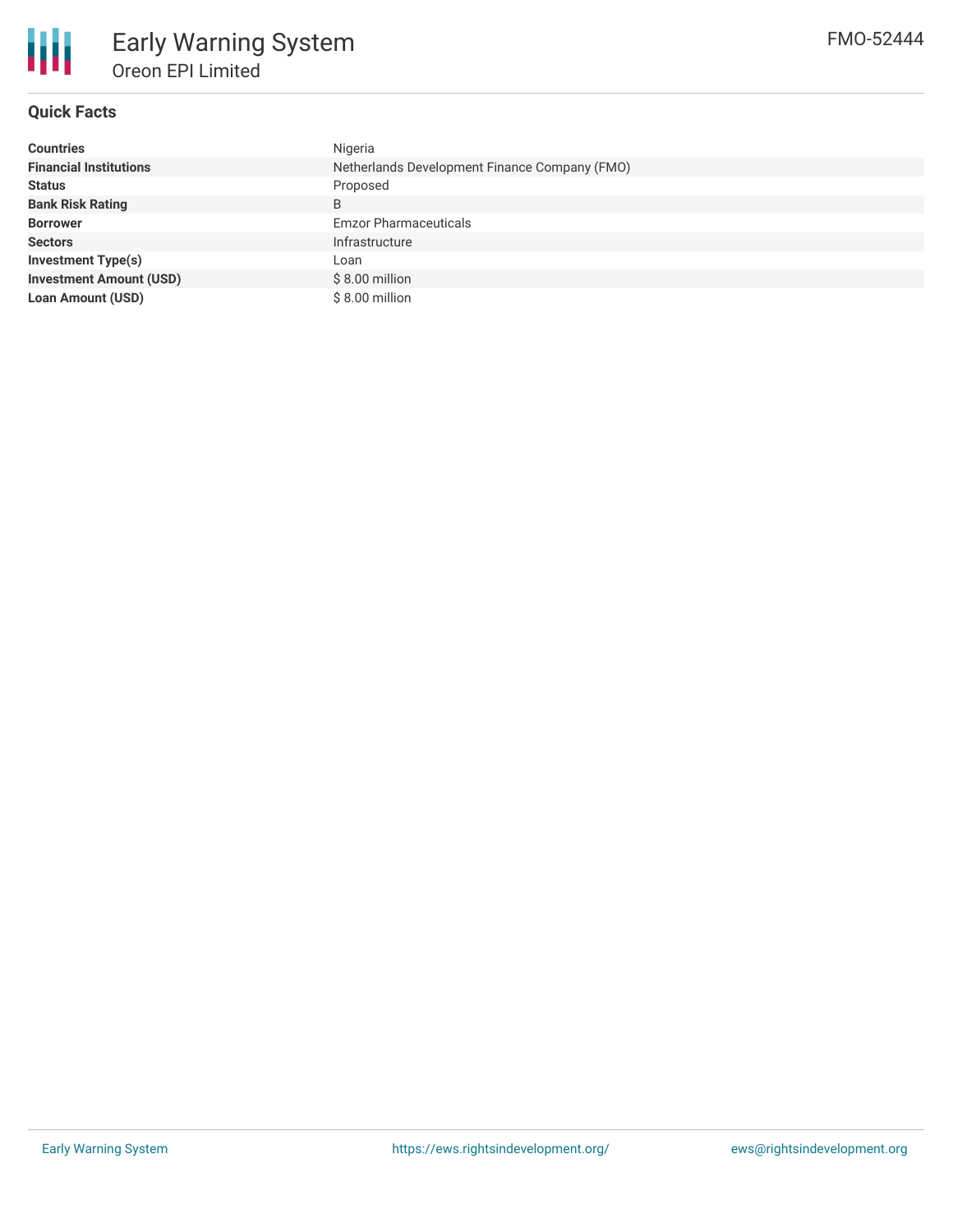## **Project Description**

WHO IS OUR PROSPECTIVE CLIENT?

Through Oreon EPI Limited we will invest in Emzor Pharmaceuticals. Emzor is the leading Nigerian producer of owned and generic brands of pharmaceutical products.

#### WHAT IS THE FUNDING OBJECTIVE?

The proposed investment will help finance Emzor's development of a state-of-the-art manufacturing complex to expand its operations.

#### WHY DO WE WANT TO FUND THIS PROJECT?

FMO's growth financing will unlock the growth potential of the company. Beyond employment and tax revenue generation, local production will make essential medicines more accessible to the general population. It will also help to decrease the import bill of the currently severely cash strapped Nigerian government. The proposed investment contributes to SDGs 1 (No Poverty), 3 (Good Health and Well-Being), 8 (Decent Work and Economic Growth), and 9 (Industrial Innovation and Infrastructure).

#### ENVIRONMENTAL AND SOCIAL RATIONALE

Categorized B+. FMO's environmental and social due diligence indicates that the investment will have impacts which must be managed in a manner consistent with the following Performance Standards: - PS 1: Assessment and Management of Environmental and Social Risks and Impacts; - PS 2: Labor and working conditions; - PS 3: Resource Efficiency and Pollution Prevention - PS 4: Community Health, Safety and Security; and PS 5. Land Acquisition and Involuntary Resettlement, alongside the EHS Guidelines as well as the Industry Sector Guidelines on Pharmaceuticals and Biotechnology Manufacturing. With ISO 9001 certification in place, the company is currently in the process of receiving WHO pharmaceutical industry manufacturing certifications. PS 6 (Biodiversity Conservation and Sustainable Management of Living Natural Resources), PS 7 (Indigenous Peoples) and PS 8 (Cultural Heritage) are not triggered as a result of this investment.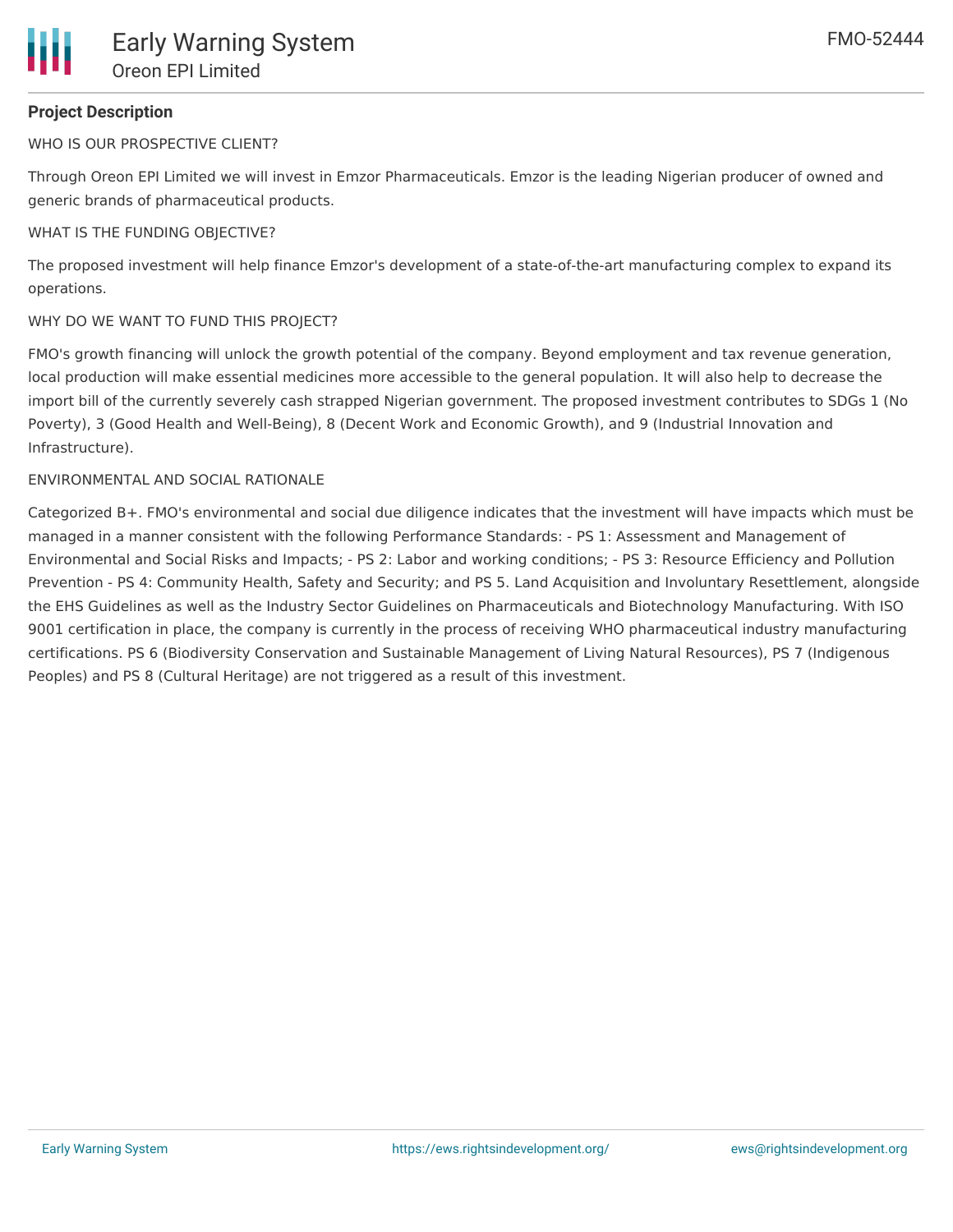

## **Investment Description**

Netherlands Development Finance Company (FMO)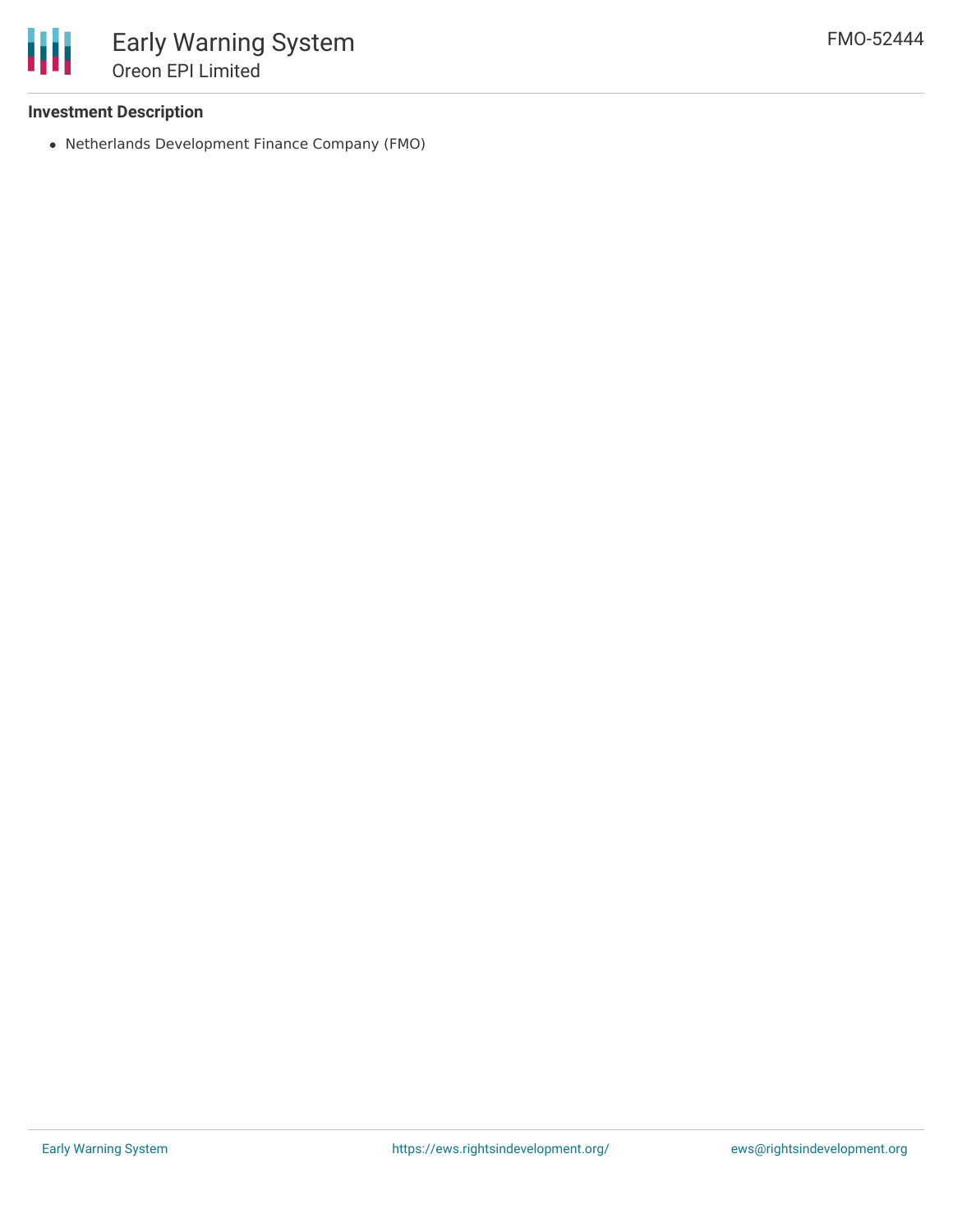

### **Contact Information**

Not provided at the time of disclosure.

#### **ACCOUNTABILITY MECHANISM OF FMO**

Communities who believe they will be negatively affected by a project funded by the Dutch Development Bank (FMO) may be able to file a complaint with the Independent Complaints Mechanism, which is the joint independent accountability mechanism of the Dutch Development Bank (FMO) and the German Investment Corporation (KfW) . A complaint can be filed in writing, by email, post, or online. The complaint can be filed in English or any other language of the complainant. The Independent Complaints Mechanism is comprised of a three-member Independent Expert Panel and it can provide either problem-solving, compliance review or both, in either order. Additional information about this accountability mechanism, including a guide and template for filing a complaint, can be found at: <https://www.fmo.nl/independent-complaints-mechanism>.